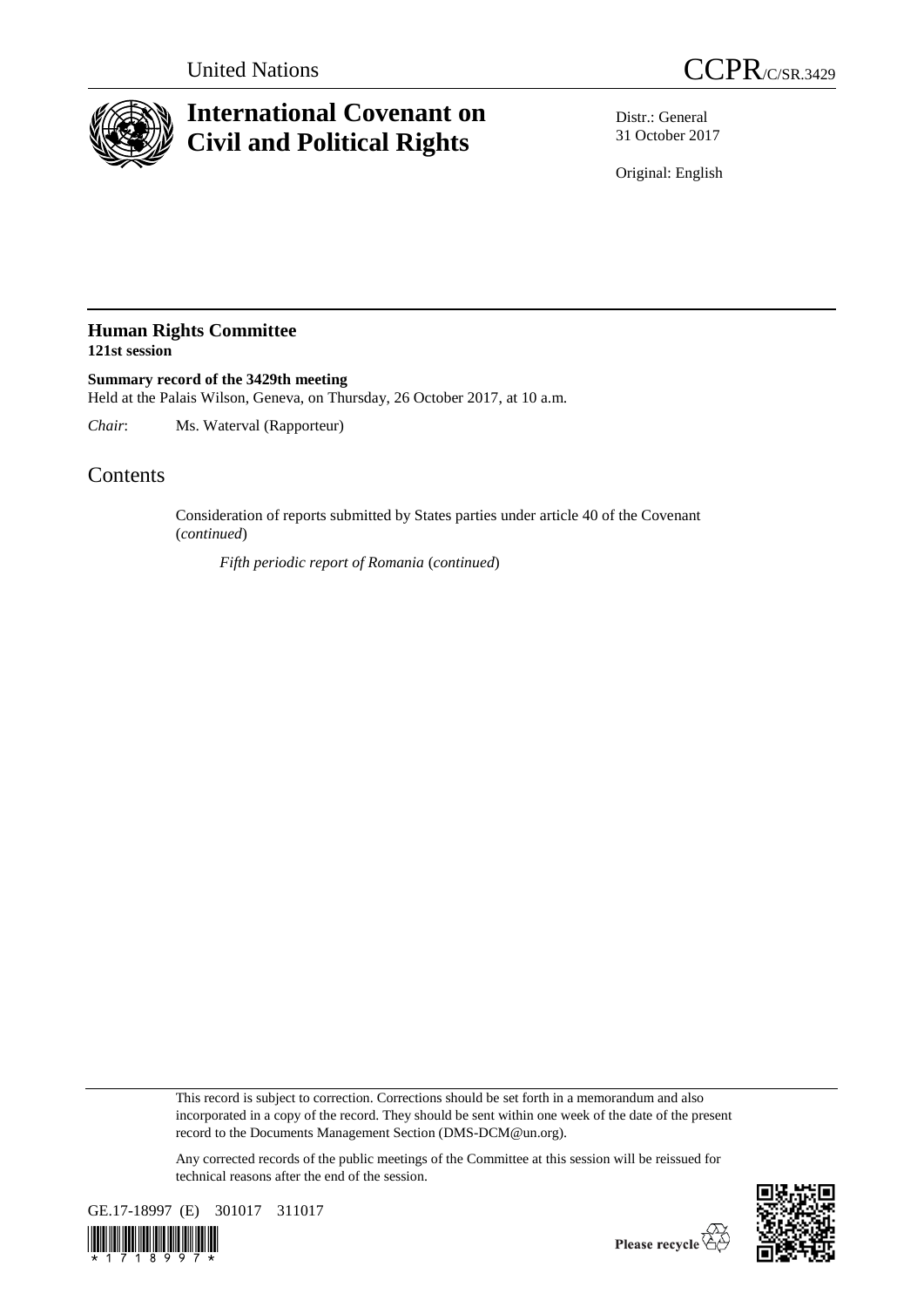*In the absence of Mr. Iwasawa, Ms. Waterval (Rapporteur) took the Chair*.

*The meeting was called to order at 10.15 a.m.*

**Consideration of reports submitted by States parties under article 40 of the Covenant** (*continued*)

*Fifth periodic report of Romania* (*continued*) (CCPR/C/ROU/5; CCPR/C/ROU/QPR/5)

1. *At the invitation of the Chair, the delegation of Romania took places at the Committee table*.

2. **Mr. Verman** (Romania), resuming his delegation's replies to the questions raised at the previous meeting, said that the 2014-2020 National Health Strategy included measures to improve the prevention, monitoring and management of HIV/AIDS. A total of 22,520 cases of HIV/AIDS had been diagnosed in Romania since 1985; the majority of those cases were more than 20 years old. Since the start of 2017, 171 cases of HIV and 132 cases of AIDS had been diagnosed.

3. **Ms. Stoian** (Romania) said that the infant mortality rate had fallen from 17.3 to 8.5 deaths per 1,000 live births between 2002 and 2014. The mortality rate among children between 1 and 4 years of age and the maternal mortality ratio had also decreased significantly over that period. Measures taken to further reduce infant mortality included the establishment of a three-tier regionalized system of neonatal care and the provision of training for childcare professionals. Neonatal intensive care units were funded directly from the budget of the Ministry of Health. Six regional centres for prenatal genetic testing had also been set up.

4. The 2014-2020 National Health Strategy contained a chapter on reproductive health, which set out measures to reduce the number of unwanted pregnancies and abortions; those measures included monitoring the distribution of free contraception and increasing the coverage of family planning services. Steps had also been taken to increase access to maternal health services. Some types of contraception, such as intrauterine devices, were still provided free of charge under the national family planning programme; however, oral contraceptives were no longer provided because the companies that supplied those contraceptives had not complied with certain new procedures that had been introduced by the National Agency for Medicines and Medical Devices.

5. A multi-year health education plan, covering sexual health education, had been drawn up in 2016 by the Ministry of Health, with support from the World Health Organization (WHO) and the United Nations Children's Fund (UNICEF). Public consultations had shown that some parents' associations and religious groups were against the introduction of sexual health education.

6. **Ms. Preda** (Romania) said that health education was not only offered as an optional subject but also incorporated into compulsory subjects, such as biology and physical education, and promoted through extracurricular activities and awareness-raising.

7. **Ms. Stoian** (Romania) said that a working group had been set up to develop guidelines for midwives, with a view to reducing the adolescent birth rate. A national reproductive health study had recently been conducted and would be published shortly; the findings would be used to develop new health programmes. The number of illegal abortions had fallen from 1,181 in 1990 to 9 in 2015.

8. Pregnant women were a priority under the national programme for the prevention of HIV infection. All pregnant women were tested for HIV; those who were HIV-positive received counselling, had access to the necessary treatment and were required to undergo a caesarean section in a level three hospital facility, in order to ensure that all appropriate measures were taken during and after the birth. The national register of HIV-positive mothers and HIV-exposed newborns was used to monitor the mother-to-child transmission rate, which had fallen to below 2 per cent.

9. With regard to access to health care for lesbian, gay, bisexual, transgender and intersex (LGBTI) persons, a meeting between representatives of the Ministry of Health and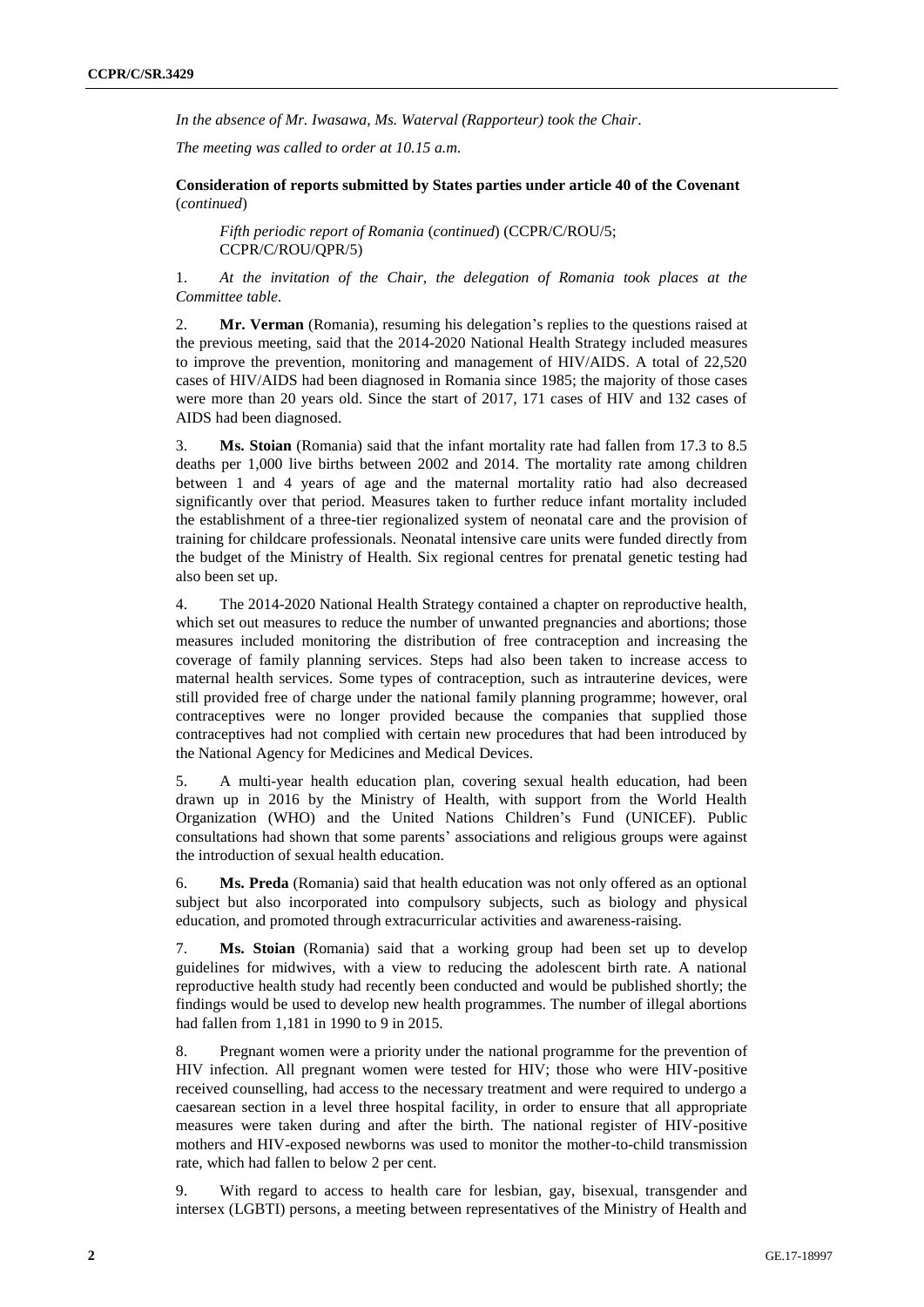the LGBTI community would take place shortly and a report on the issue would be published in March 2018.

10. **Mr. Verman** (Romania), confirming that the average life expectancy of the Roma population was lower than the national average, said that a community health system had been developed to improve access to health for Roma people and poor communities. The number of community nurses had risen from 149 in 2002 to 1,528 in 2017, while the number of Roma mediators had increased from 48 to 484 over the same period.

11. **Mr. Asztalos** (Romania) said that some doctors refused to perform abortions on religious grounds. In such cases, hospitals were required to ensure that another doctor was available to carry out the procedure.

12. **Mr. Shany** said that he would like to know whether the Romanian Institute for Human Rights was still operational. Noting that there had been a gap of five years between the first and second action plans on domestic violence, he asked why there had been such a long gap; whether preparations for a third plan were under way; and what steps were being taken to tackle the problem of underreporting of domestic violence. In the light of reports that only very grave domestic violence offences could be investigated ex officio by the police, that cases involving less serious offences were closed if the complaint was withdrawn and that victims were pressured to withdraw their complaint during mediation proceedings, he asked whether those reports were accurate and if so, how they could be reconciled with the State party's obligations under the Covenant. He also wondered what measures had been taken with regard to domestic violence in response to the latest concluding observations of the Committee on the Elimination of Discrimination against Women (CEDAW/C/ROU/CO/7-8) and how the State party ensured that provisional protection orders were implemented promptly by police.

13. The Committee was concerned by the fact that the State party had not amended its legislation to include a clear definition of the offence of torture and would like to know what steps had been taken in response to the recommendations made by the Committee against Torture in its most recent concluding observations (CAT/C/ROU/CO/2) and by the European Committee for the Prevention of Torture and Inhuman or Degrading Treatment or Punishment in its report of June 2014 , with regard to conditions of detention.

14. Given that the data on human trafficking collected by the National Agency against Trafficking in Persons was not disaggregated by ethnic group, he wondered how the Agency was able to identify vulnerable groups and to protect potential victims. Drawing attention to the 2016 Trafficking in Persons Report of the United States Department of State, he asked whether the Government agreed with the allegation that official complicity in human trafficking had not been adequately addressed and whether any public officials had been prosecuted for involvement in human trafficking since 2010.

15. With respect to victims of trafficking, he asked what measures had been taken in response to the most recent concluding observations of the Committee on the Elimination of Discrimination against Women (CEDAW/C/ROU/CO/7-8); whether the reported increase in the number of child victims reflected a rise in trafficking or improvements in law enforcement; whether the responsibility for shelters fell to the local or central authorities; and how failings in that regard at the local level were addressed by the central authorities.

16. Lastly, he invited the delegation to comment on reports that Law No. 62/2011 on social dialogue had diluted trade union rights in various ways and to explain how workers' trade union rights were protected in the event of a corporate takeover.

17. **Ms. Kran**, noting that amendments to asylum legislation had extended the grounds on which an asylum seeker could be detained, asked how those amendments were interpreted in practice; whether they had led to an increase in the use of detention; and how they were compatible with the State party's obligations under article 9 of the Covenant. In view of reports that some asylum-seeking children had been registered as adults and placed in detention, she asked what steps had been taken to better protect asylum-seeking children, particularly in response to the latest concluding observations of the Committee on the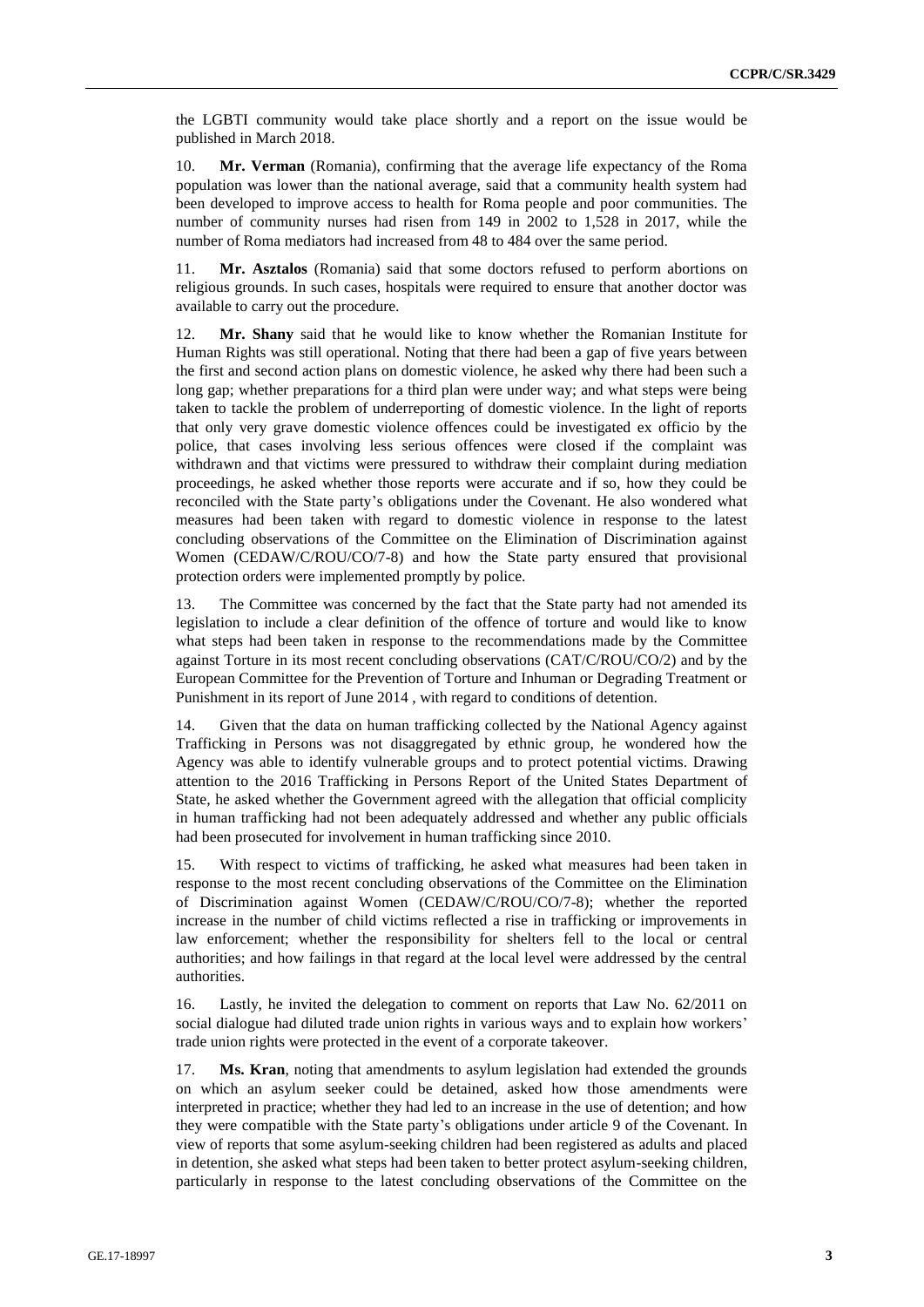Rights of the Child (CRC/C/ROU/CO/5), as well as to combat discrimination against refugees and asylum seekers at the local level.

18. Noting that prison overcrowding remained a serious problem in the State party, she requested information on the efforts made since 2014 to improve prison infrastructure and conditions in line with the United Nations Standard Minimum Rules for the Treatment of Prisoners. It would be useful to know what programmes, if any, were in place to increase prisoners' out-of-cell time and what financial and human resources would be allocated to enhancing prison medical care, which had been identified as inadequate in judgments of the European Court of Human Rights. Information on the steps, if any, that had been taken to implement the concluding observations of the Committee against Torture on the second periodic report of Romania (CAT/C/ROU/CO/2), in which the State party had been called upon to renovate detention facilities and make more and better use of alternatives to incarceration, would also be appreciated.

19. European human rights mechanisms and the special procedures of the Human Rights Council, among others, had repeatedly drawn attention to grave human rights problems in psychiatric hospitals and institutions for persons with disabilities in the State party. The delegation should explain what would be done to provide a comprehensive response to the many very serious concerns that had been raised and ensure that the right to humane treatment was respected at all times. It should also indicate what steps, if any, the State party had taken to implement the 2014 judgment of the European Court of Human Rights in *Cāmpeanu v. Romania* and elaborate on the mechanisms in place to protect persons with psychiatric illnesses from arbitrary deprivation of liberty. What measures were taken to ensure that psychiatric patients were fully informed of the treatment options available to them and of the fact that they could refuse treatment?

20. She would be interested to know about the procedures for providing patients with access to legal representation and judicial review, including of decisions on commitment to psychiatric institutions. She understood that a memorandum of understanding with the Centre for Legal Resources had not been renewed and that, consequently, the Centre's monitoring visits to institutions had effectively ceased in July 2017. She also understood that a new mechanism had been set up in that area. Information on the mandate and operations of the mechanism and on any plans to re-engage with the Centre would be helpful.

21. The delegation should describe, in detail, the State party's deinstitutionalization strategy. In particular, it should respond to concerns about unclear budgeting and a lack of coordination mechanisms, and that a move towards protective housing units and day-care centres might preserve an institutional culture. Did the State party intend to ratify the Optional Protocol to the Convention on the Rights of Persons with Disabilities?

22. In paragraph 163 of its report (CCPR/C/ROU/5), the State party mentioned that a judicial investigation had been launched into the alleged use of secret detention facilities. She would be grateful for information on the financial and human resources allocated to the investigation, the status of the investigation, the timeline for its completion and any plans to disseminate its findings.

23. She enquired about the definitions of "religious defamation" and "public offence to religious symbols" under Law No. 489/2006 and asked what acts were criminalized under that law, what distinction was drawn between religious defamation and religious opinion, and what measures were in place to protect the guarantees of freedom of expression contained in the Covenant. She also wished to know whether and how civil defamation laws would be reformed to prevent them from being used to censor journalists and how domestic legislation promoted free and independent media and the right to freedom of expression, as provided for in article 19 of the Covenant.

24. **Mr. Muhumuza** said that he had yet to hear from the delegation about the measures that were being or would be taken to eliminate administrative, financial, legal or other obstacles that prevented the Roma from regularizing their housing situation.

25. He would be grateful for details of any existing legal regimes, policies and practices that addressed the specific needs of domestic migrant workers. If there were none, the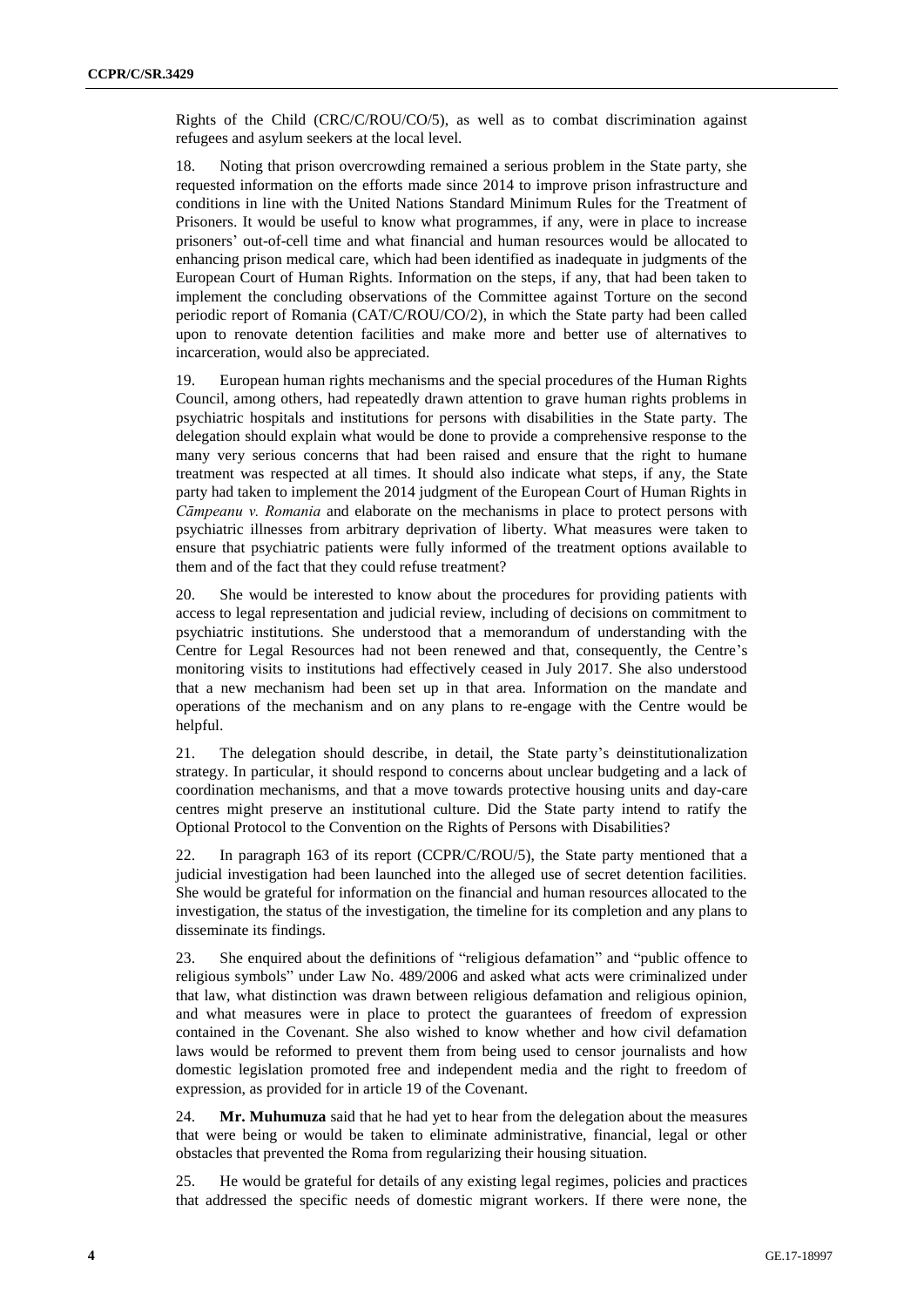delegation should explain what was being done to plug gaps in the legal framework for the protection of such individuals. He wished to know whether steps were being taken to ratify the International Labour Organization (ILO) Domestic Workers Convention, 2011 (No. 189), why the Convention had not already been ratified and what measures were being adopted in the interim to ensure compliance with international requirements regarding domestic migrant workers.

26. **Ms. Seibert-Fohr** said that she had received no response to her request for data on the enforcement of the prohibition of segregation on ethnic grounds in primary and secondary education. In that connection, it would be useful to know what measures were in place to monitor the implementation of the two framework orders on the prohibition of school segregation that had been adopted in 2016 and 2017.

27. Concerning the right to life, she asked how many investigations had been conducted against police officers pursuant to article 38 of Law No. 218/2002.

28. In paragraph 191 of its report, the State party indicated that, under the new Code of Criminal Procedure, the appeal for review was an extraordinary legal remedy, exercised only in exceptional circumstances for issues related to a lack of legality. She asked whether that applied to defendants and noted that the Covenant provided for an unconditional right to review.

29. She invited the delegation to comment on reports that defence lawyers experienced difficulty in participating in initial pretrial detention hearings owing to a lack of preparation time and that some county prosecutors required prior permission for visits by a lawyer.

30. She wished to know whether it was true that there had been parliamentary attempts to reverse judicial reforms introduced since 2012. If there had, the delegation should explain why. It should also describe the difficulties encountered during the October 2016 elections to the Superior Council of Magistracy and respond to allegations that some candidates had been openly supported by political parties.

31. She would welcome information on the measures in place to protect judges from media attacks and criticism from high-ranking public officials, and to prevent the politicization of the work of the High Court of Cassation and Justice, and of the Prosecutor's Office attached to it.

32. It would be helpful to know what steps had been taken to ensure that children in rural communities, Roma children and children in care were properly registered and provided with identity documents, and to give effect to the right of every child to acquire a nationality in accordance with article 24 (3) of the Covenant. In that regard, there appeared to be no safeguards against statelessness for children born in the State party to stateless parents or to parents who could not transmit their nationality.

33. She enquired as to the outcome of initiatives aimed at street children and requested details of the mechanisms in place to identify and treat abused children and handle cases of violence, abuse and neglect; the measures taken to eradicate violence in the public childcare system, particularly towards children with disabilities; the efforts made to introduce a childsensitive approach in cases of sexual exploitation of children and provide training in that regard to judges, prosecutors and forensic experts; and the steps that would be taken to combat forced begging and child labour in agriculture and construction.

34. She wished to know whether it was true that progress in reducing the number of children in public care had slowed in recent years, why Roma children were twice as likely as other children to be placed in childcare institutions and why so many children with disabilities, including some under 3 years of age, found themselves in public care. What was being done to tackle the ill-treatment of persons with disabilities in institutions? Was any monitoring conducted in that respect?

35. Lastly, she would appreciate information on the measures in place to promote the effectiveness and independence of parliamentary oversight of the Romanian Information Service and thereby protect the right to privacy enshrined in article 17 of the Covenant.

36. **Ms. Jelić** said that, on 31 August 2017, an anonymous vlogger had posted a video on YouTube in which he attempted to buy food in a supermarket in the Székely Land, an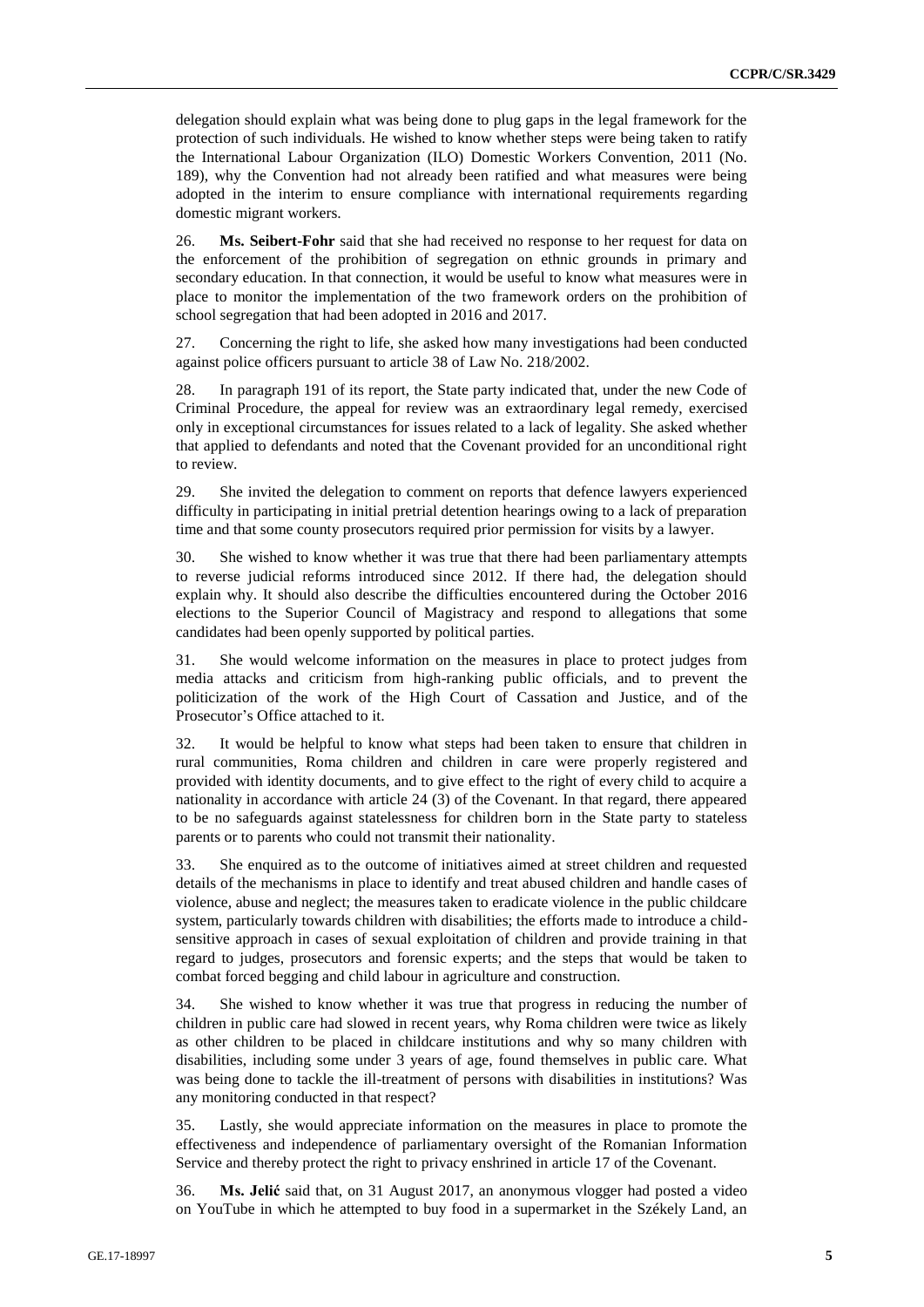area of Romania with a Hungarian-majority population. The vlogger claimed to have been denied service because he had spoken in Romanian. The video had sparked nationalistic discourse and had prompted the National Council for Combating Discrimination to launch an ex officio investigation into the vlogger's allegations. Information on the status of the investigation and on any other measures that had been taken in relation to the case would be welcome.

37. Under article 25 of Law No. 489/2006, local authorities were required to construct a public cemetery with specific burial plots for residents of all religions. According to reports, however, the Romanian Orthodox Church frequently hindered the burial of persons belonging to religious minorities. Against that backdrop, it would be interesting to hear what measures were being or would be implemented to guarantee non-discrimination with regard to burials in public cemeteries. The Committee had also received reports of attacks on religious minorities, anti-Semitism, Holocaust denial and delays in the restitution of property confiscated from Jewish people during the Second World War and under the ensuing Communist regime. How would Law No. 489/2006 be applied to prevent similar instances of discrimination against religious minorities, particularly Jewish Romanians, from occurring in future?

38. She would be grateful for information on the number of cases of discrimination on the grounds of religion or belief, the numbers of prosecutions and convictions under articles 381, 382 and 383 of the Criminal Code and the number of cases of multiple discrimination in which one of the grounds was religion or belief, including atheism.

39. **Mr. de Frouville**, noting that same-sex marriage was prohibited in the State party, asked whether civil partnerships between persons of the same sex and same-sex marriages contracted in other countries could be legally recognized. The Committee had been informed of a recent court case concerning a foreign national who had been denied a residence permit because he had contracted a same-sex marriage in another country. He asked whether the case had been resolved.

40. The legal provisions governing the civil status of persons who wished to change their gender identity were somewhat confusing. A court ruling was required, but the applicable criteria were unclear, and a legal medical certificate confirming the person's sex change was also required. He enquired about the measures taken to ensure that objective criteria were applied. For instance, what provisions were invoked to authorize a sex change and how were they linked to the person's civil status?

41. **Mr. Muhumuza** asked how the effectiveness of training courses for police and security officers was assessed. In particular, he enquired about procedures for monitoring compliance by law enforcement officers with the policies and practices recommended in their training courses.

42. Given the impediments to obtaining data from members of the Roma community on account of the fears associated with self-identification, he asked how reliable statistics were compiled. What steps were taken by the State party to build confidence among the Roma that self-identification would not place them in jeopardy?

## *The meeting was suspended at 11.35 a.m. and resumed at noon.*

43. **Ms. Brumar** (Romania) said that the Romanian Institute for Human Rights had been created in 1991 primarily with a view to raising awareness of human rights among public institutions, NGOs and the general public. Citizens were familiarized with human rights issues by means of publications, translations of human rights case law and the presentation of a broad perspective of international human rights guarantees. The Institute currently focused on research and on monitoring institutional respect for human rights.

44. An extraordinary appeal in cassation was permissible only if other avenues of appeal had been exhausted. A comprehensive appeal on points of law could be lodged in other cases.

45. Persons were involuntarily committed to a psychiatric institution only if concerns arose regarding their safety or health or the safety of others. Involuntary hospitalization and confinement were regulated by law to ensure proper safeguards. The physician who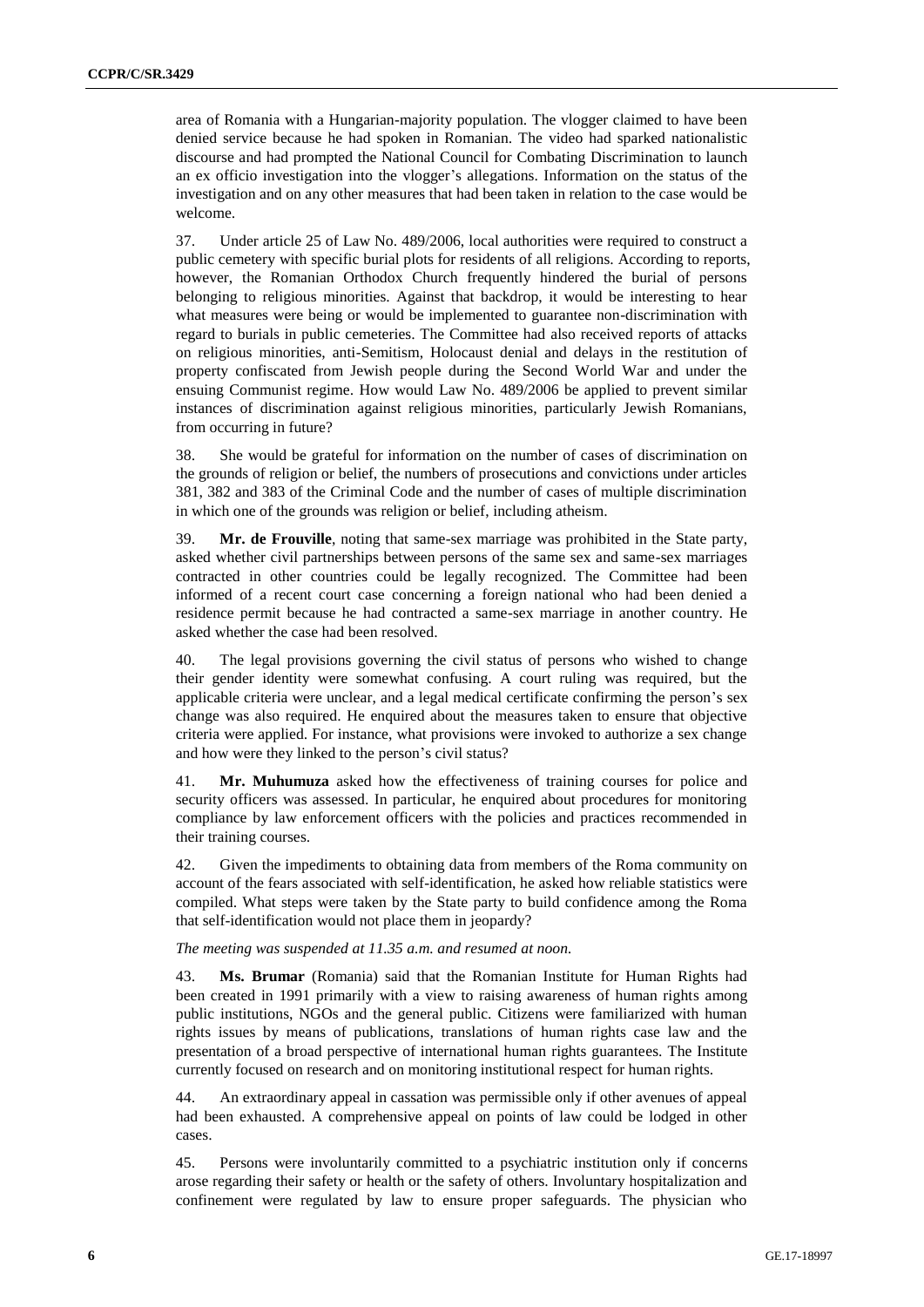proposed or decided on such a measure was legally required to forward the proposal or decision to the hospital's medical commission unit, which would review its validity. A domestic court would also assess its legality. The person's state of health and the involuntary confinement measure were reviewed every 30 days and an appeal could be lodged with the court. A lawyer would be appointed, if necessary, to assist the appellant. The decision to discharge an involuntarily hospitalized person was also reviewed by a court.

46. Placement in care institutions was defined in domestic law as a protective measure for persons with disabilities in cases where the primary option of residence in the community was not feasible owing to their lack of functional aptitude and autonomy. Placement in a care institution was not a definitive measure, since a complex assessment was undertaken at least once a year to establish whether the person could be reintegrated into the community. A domestic court could also be requested to review the situation.

47. **Mr. Moldovan** (Romania) said that the first National Strategy for combating domestic violence had been adopted for the period 2005-2007 and the second for the period 2013-2017. There had been a gap between the two strategies because the National Agency for Family Protection had been abolished in 2010 and replaced by the National Agency for Equal Opportunities for Women and Men in 2015. A new strategy on equal opportunities for women and men and on combating domestic violence was being developed for the period 2018-2021. The draft would take into consideration the concluding observations issued by the Committee on the Elimination of Discrimination against Women in July 2017 (CEDAW/C/ROU/CO/7-8). The National Agency organized awareness-raising campaigns on domestic violence with a view to receiving more complaints. During the period 2015- 2016 it had launched the project known as "START — A quality life in safety" and established a free and anonymous hotline for victims of domestic violence. Victims, potential witnesses and persons requiring support and advice could call the Agency from within the country or from abroad. Some 2,400 calls had been received between December 2015 and December 2016.

48. A campaign involving 16 days of activism against gender-based violence had been held from 25 November to 10 December 2016. An event called "Rugby says no to violence against women" had been organized in collaboration with the Romanian Rugby Federation. During a rugby match with Uruguay, the two teams had displayed a banner containing that message.

49. **Mr. Marian** (Romania) said that the police attended training courses on the use of firearms every month and were required to pass a test every three months. If they failed to achieve the necessary score, they were rejected from the system. Whenever police officers used a firearm, they were required to produce a report as soon as possible and the incident was reported to the highest level of law enforcement. When a person was injured during an incident, the public prosecutor was immediately informed. Police officers' ammunition was also checked after each operation. It was extremely important to use self-defence skills before resorting to firearms, which was not encouraged.

50. A task force had been established at the highest level to collect information about human trafficking, particularly the trafficking of minors. Every law enforcement institution was involved and all police officers were urged to obtain information about the phenomenon. Information was also obtained from foreign law enforcement bodies. International cooperation had proved effective and an entire group of traffickers had been arrested.

51. With regard to measures to prevent the torture and ill-treatment of arrested persons, the General Directorate of Bucharest Municipal Police had recorded two criminal cases of ill-treatment in 2016 and one in 2017. The cases had been referred to the competent prosecutors' offices.

52. With regard to measures to prevent the torture and ill-treatment of convicted and remand detainees, training courses were organized for the personnel of detention facilities on the legislation applicable to the enforcement of sentences and to detention during criminal proceedings. A total of 36 training sessions, attended by 832 officers, had been held on relevant international human rights instruments, and four workshops had been held on the training of trainers. Two best practice guides and two booklets on human rights and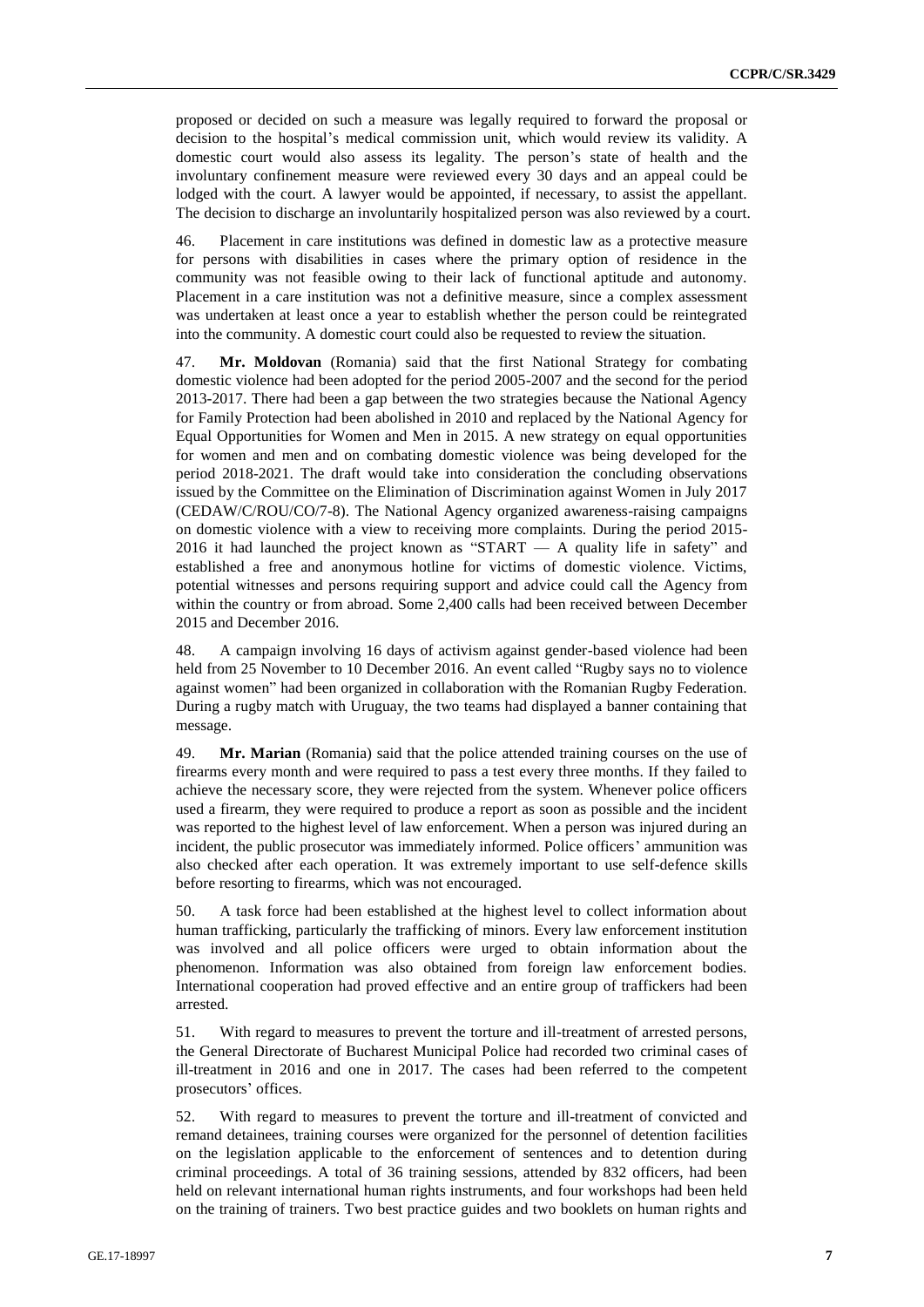the principle of non-discrimination had been published in the Romanian, Hungarian and Romani languages.

53. Vigorous action was currently being taken to build and modernize seven detention facilities. An additional 11 facilities would be built in 2018. More than  $\epsilon$ 76 million had been allocated for the building and extension of facilities during the period ending in 2020.

54. **Mr. Coşman** (Romania) said that Romanian law prohibited the subjection of any person deprived of his or her liberty to torture or ill-treatment. The Criminal Code prescribed penalties for such offences, and prisons were required to inform the imprisonment supervision judge of all acts that might be conducive thereto, such as the application of means of restraint and the use of weapons. The National Administration of Penitentiaries had recorded no case in which the imprisonment supervision judge had not been informed of such situations. Prison medical staff were aware of the importance of investigating torture and ill-treatment and ensured strict compliance with the law. Responsibility for conducting examinations, laboratory tests and other forensic work on living persons and corpses in order to ascertain the details of offences lay with forensic medical institutions that operated outside the prison system. In December 2015, the National Administration of Penitentiaries had signed a collaboration protocol with the National Institute of Forensic Medicine on forensic expertise and the training of prison medical staff. Consultations were under way on a draft order from the Ministry of Health and the Ministry of Justice regarding the assurance of medical assistance for inmates.

55. The National Administration of Penitentiaries had proposed the construction of prison accommodation for 659 inmates in 2016. In practice, additional accommodation had been provided for 679 inmates. Additional accommodation had been proposed for 216 inmates in 2017, 663 in 2018, 1,075 in 2019 and 5,782 in 2020. The project included the first stage of construction of two new prisons, which would accommodate a total of 1,000 inmates. The second stage of construction would lead in 2021 to the accommodation of an additional 1,000 inmates. Two military units would be converted to accommodate 300 inmates in 2022, and two additional military units would be converted to accommodate 1,200 inmates in 2023.

56. A new law enacted on 19 October 2017 would provide prisoners with 6 days' compensation for every 30 days spent in inappropriate conditions. On the day of its enactment, 529 inmates had been released. Sixteen additional inmates had been released between 20 and 22 October 2017. It was estimated that the situation of over 3,300 inmates would be reviewed by a release committee during the period from 23 to 27 October 2017 and that they were quite likely to be released. The National Administration of Penitentiaries was hoping for a significant decrease in the number of incarcerated persons. The total prison population should decline to approximately 22,000 by spring 2018, compared with 25,282 on 23 October 2017. Moreover, there should be no further overcrowding in prisons by late 2019 or early 2020. The Parliament was currently considering the possibility of pardoning several categories of inmates.

57. Prison officers applied strict surveillance and escort measures under the maximum security prison regime. The procedures for responding to incidents were laid down in three manuals. The Special Forces were used only as a last resort, since all prison staff were trained to resolve incidents through communication and negotiations. A file was produced after each incident to demonstrate that legal procedures had been complied with by the prison staff.

58. **Ms. Brumar** (Romania) said that surveillance of citizens under the provisions of national security legislation was subject to judicial control; every surveillance operation had to be authorized by a judge. With regard to the independence of the judiciary, she stressed that although two of the members of the Superior Council of Magistracy were elected by parliament, they were civil society representatives and not affiliated to any political party. The remaining members of the Council were elected by colleagues.

59. **Ms. Virenfeld** (Romania) said that article 3 of Law No. 62/2011 on social dialogue had been deemed unconstitutional by the Office of the Ombudsman. In February 2017, the matter had been brought before the Constitutional Court.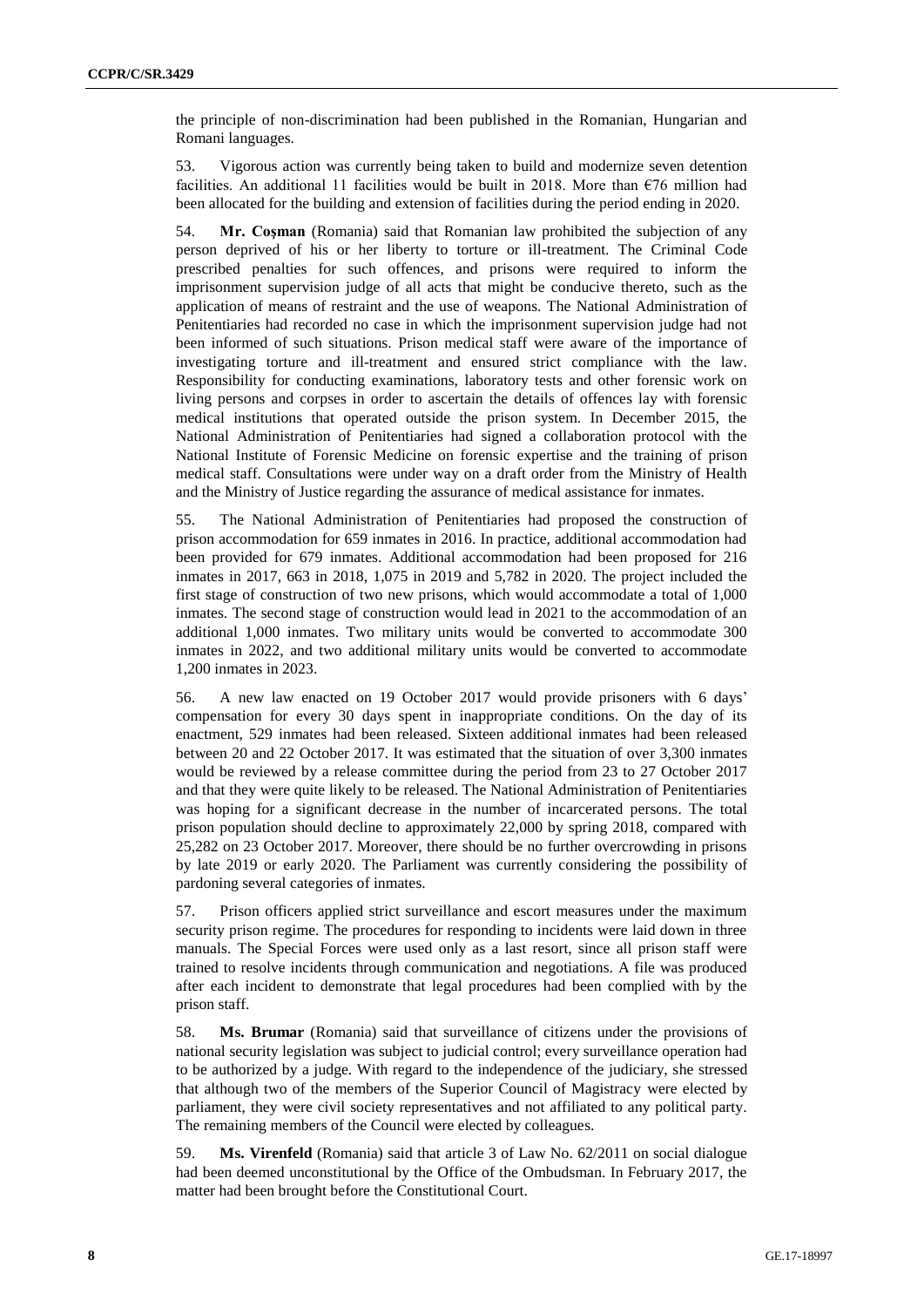60. **Mr. Bocşan** (Romania) said that two police officers had been indicted in 2014 on charges of torture. With regard to the issue of secret detention centres and investigation techniques, an investigation had been launched into the matter in 2012 and was still ongoing. However, to date, no evidence had been found of the use of such centres or special investigation techniques.

61. **Mr. Asztalos** (Romania) said that the alleged report of a former police officer being involved in torture had been revealed to be a fabricated story and charges relating to incitement to discrimination had been brought against the video blogger involved. Nevertheless, recommendations had been made that companies recruiting for posts involving contact with the public should ensure that employees had reasonable knowledge of at least one of the country's official languages.

62. Although religious defamation was prohibited under legislation passed in 2008, violations of those provisions did not carry any civil, administrative or criminal penalties. It was a challenge for the law enforcement services and the courts to balance freedom of expression with other rights and principles, including those relating to human dignity and non-discrimination. In order to do so, the Government complied with standards based on the jurisprudence of the European Court of Human Rights. On a related note, he confirmed that cases had been reported of churches refusing to allow burial in their grounds for members of other faiths. That practice had been identified as direct religious discrimination and no new cases had been reported during the past decade. As far as reports of anti-Semitism were concerned, he would provide the Committee with statistical data on complaints lodged and the sanctions imposed.

63. Domestic legislation recognized the problem of multiple discrimination, usually involving age and gender or gender and ethnicity, and related difficulties concerning access to education or services. Marriage was recognized by law as a union between a man and a woman and no provisions existed regarding same-sex civil partnerships. He noted that a bill on civil partnerships was currently before parliament.

64. In the 2011 census, 641,000 persons had self-identified as Roma, compared with 431,000 in 2001. That increase reflected the growing confidence of national minorities. It was difficult to obtain data on ethnic minorities, as generally the collection of specific information on ethnicity was prohibited by law, with very few exceptions. Moreover, care should be taken to adequately protect the data of persons who declared themselves as belonging to an ethnic minority.

65. **Ms. Conovici** (Romania) said that religious defamation was a controversial issue in Romania and critical debate on that topic was not censored. Legislation prohibiting religious defamation was aimed at ensuring freedom of speech and preventing interreligious strife rather than stifling freedom of expression. On the issue of burials, the State Secretariat for Religious Affairs had examined the matter, encouraged the parties involved to seek solutions to the problem and recommended the opening of a new cemetery where persons of all creeds could be interred. The ongoing process of property restitution was very laborious. However, the number of claims processed, including those made by the Jewish community and those relating to the Roman Catholic Church, had increased significantly.

66. **Ms. Brumar** (Romania) said that two of the four cases of officials involved in human trafficking had been processed, while the remaining two were still pending investigation. In one of the two cases examined by the courts, the perpetrator — a former police officer — had received a prison sentence of just under 9 years. Only one case of trafficking of minors involving police officials had been registered and brought to court during the previous five years.

67. **Ms. Preda** (Romania) said that the Ministry of Education was focusing its efforts on addressing the problem of school segregation. Despite the progress made in that regard, data from 2015 indicated that just under 30 per cent of Roma children still attended segregated schools and the standard of teaching in those schools was lower than in other institutions. Measures introduced within the framework of national strategies, such as the strategy for the inclusion of Romanian citizens belonging to the Roma minority and the strategy to prevent early school leaving, and those introduced through the action plan for